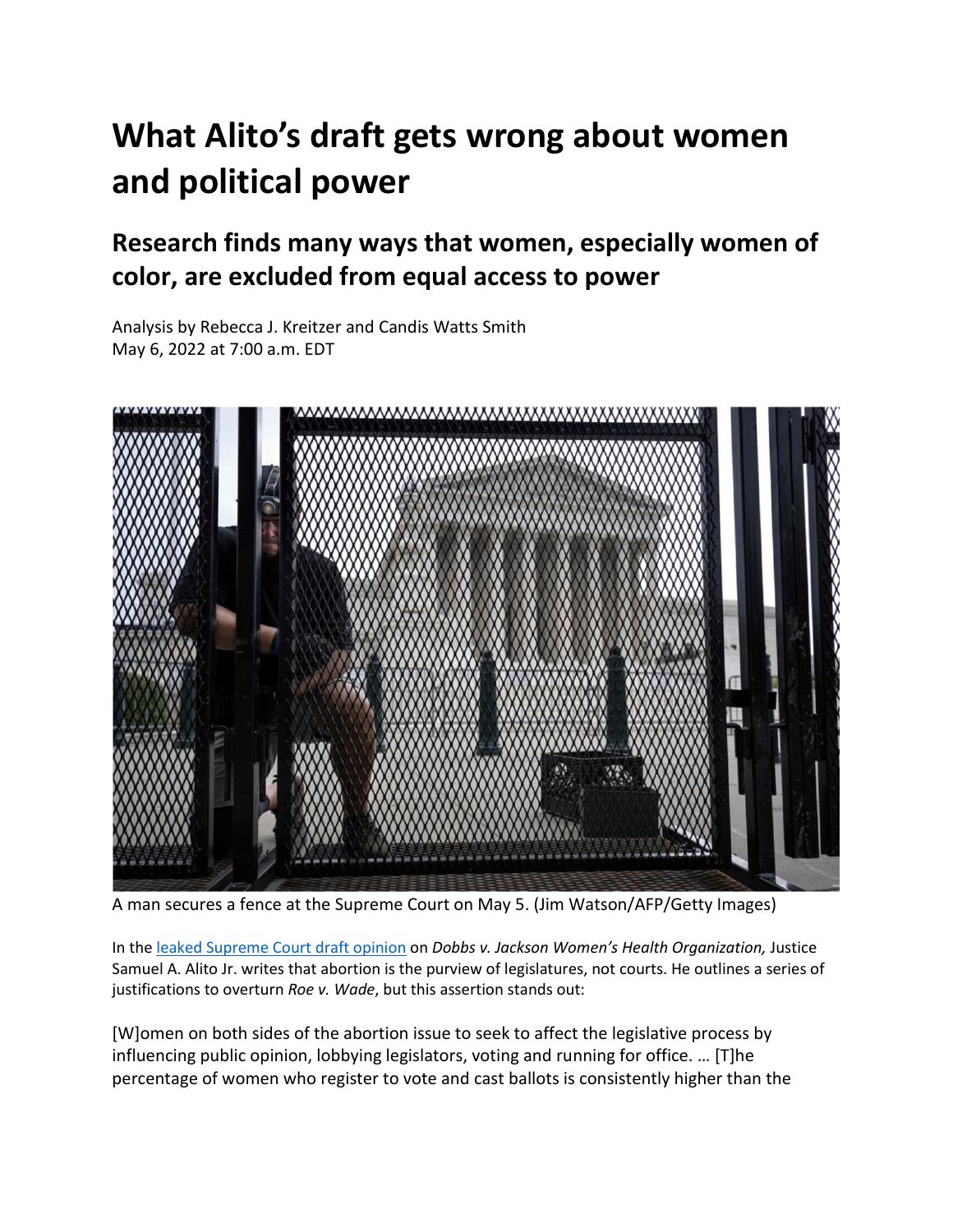percentage of men who do so. In the last election in November 2020, women, who make up around 51.5% of the population of Mississippi, constituted 55.5% of the voters who cast ballots.

In other words, Alito emphasizes that abortion can be regulated through the democratic process without considering the fact tha[t U.S. democracy is in decline.](https://www.penguinrandomhouse.com/books/562246/how-democracies-die-by-steven-levitsky-and-daniel-ziblatt/)

#### **Women are systematically excluded from wielding political power**

Although women compose more than half of the U.S. population — 50.8 percent, according to the latest [census estimates](https://www.census.gov/quickfacts/fact/table/US/PST045221) — they do not wield a proportionate amount of political power, especially at the state level. Women are excluded from political power in many ways. For instance, when they're very young, girls develop less [political ambition](https://www.washingtonpost.com/news/monkey-cage/wp/2015/01/19/the-gender-gap-in-political-ambition-starts-at-an-amazingly-young-age/?itid=lk_inline_manual_7) than boys, while women are less likely to become political candidates because they hav[e disproportionate family caretaking obligations](https://www.washingtonpost.com/news/monkey-cage/wp/2015/07/01/want-more-women-in-politics-divvy-up-household-chores-more-equally/?itid=lk_inline_manual_7) compared with men.

When they do run for office, women's campaigns are more likely to be derailed by [negative attacks](https://www.washingtonpost.com/news/monkey-cage/wp/2017/08/25/campaign-attacks-may-hurt-women-candidates-more-than-men-especially-on-womens-issues-heres-our-evidence/?itid=lk_inline_manual_10) and by rhetoric aimed at [disqualifying](https://www.washingtonpost.com/news/monkey-cage/wp/2016/07/27/heres-how-we-talk-about-manhood-and-womanhood-during-a-presidential-race/?itid=lk_inline_manual_10) them in voters' minds. Women also have a harder time [raising funds](https://www.washingtonpost.com/news/monkey-cage/wp/2017/06/20/this-explains-why-there-are-so-few-republican-women-in-congress/?itid=lk_inline_manual_10) than men do. Once in office, women in Congress [work harder](https://www.washingtonpost.com/news/monkey-cage/wp/2018/03/08/do-women-in-congress-work-harder-than-their-male-colleagues/?itid=lk_inline_manual_10) than their male colleagues yet are less successful i[n getting their bills passed.](https://www.washingtonpost.com/news/monkey-cage/wp/2019/01/23/how-the-record-number-of-women-legislators-will-and-wont-change-congress/?itid=lk_inline_manual_10) In so many ways, what social scientists call ["hostile sexism"](https://www.washingtonpost.com/news/monkey-cage/wp/2018/10/02/who-supports-kavanaugh-after-last-weeks-angry-hearings-our-research-helps-explain/?itid=lk_inline_manual_10) meaning attitudes that are antagonistic toward women and a belief that women want to control men shapes American politics.

#### **Political parties do not respond equally to all voters**

When Alito asserts that "women are not without electoral or political power," he points to women's higher voting rate than men's in Mississippi's 2020 general election. But the evidence contradicts his assumptions. Grouping all women in Mississippi together ignores racial differences in which women and men get involved in the democratic system with the goal of shaping policy.

Mississippi has the highest proportion of Black citizens of any U.S. state; 76 percent of them identify [as](https://www.pewresearch.org/religion/religious-landscape-study/compare/party-affiliation/by/racial-and-ethnic-composition/among/state/mississippi/)  [Democrats.](https://www.pewresearch.org/religion/religious-landscape-study/compare/party-affiliation/by/racial-and-ethnic-composition/among/state/mississippi/) And yet the Republican Party controls the offices of the governor, lieutenant governor, secretary of state and attorney general as well as both chambers of the state legislature. The state has lately passed some of the nation's [toughest restrictions](https://www.washingtonpost.com/opinions/2021/05/24/no-need-new-gop-voter-suppression-mississippi-were-already-there/?itid=lk_inline_manual_15) on ballot access, including strict photo identification requirements and **limits on mail-in voting**.

Republican control of state legislatures limits Black citizens' political power, but Democrats have been involved, too. Black women have been heralded as the ["backbone of the Democratic Party"](https://www.cnn.com/2020/10/21/politics/black-women-voters-michigan/index.html) because they have reliably turned out for Democratic candidates at high rates. But Black women's loyalty has not been rewarded with influence over Democrats' policy agenda.

[As one voter told CNN,](https://www.cnn.com/2020/10/21/politics/black-women-voters-michigan/index.html) Democrats "take us for granted because they know that Black women are going to help them get the big wins they need, where it matters. But they also know that they can give us the bare minimum, knowing that we aren't going to choose the other side."

#### **Democrats' strategy is to capture suburban voters at the expense of abortion rights**